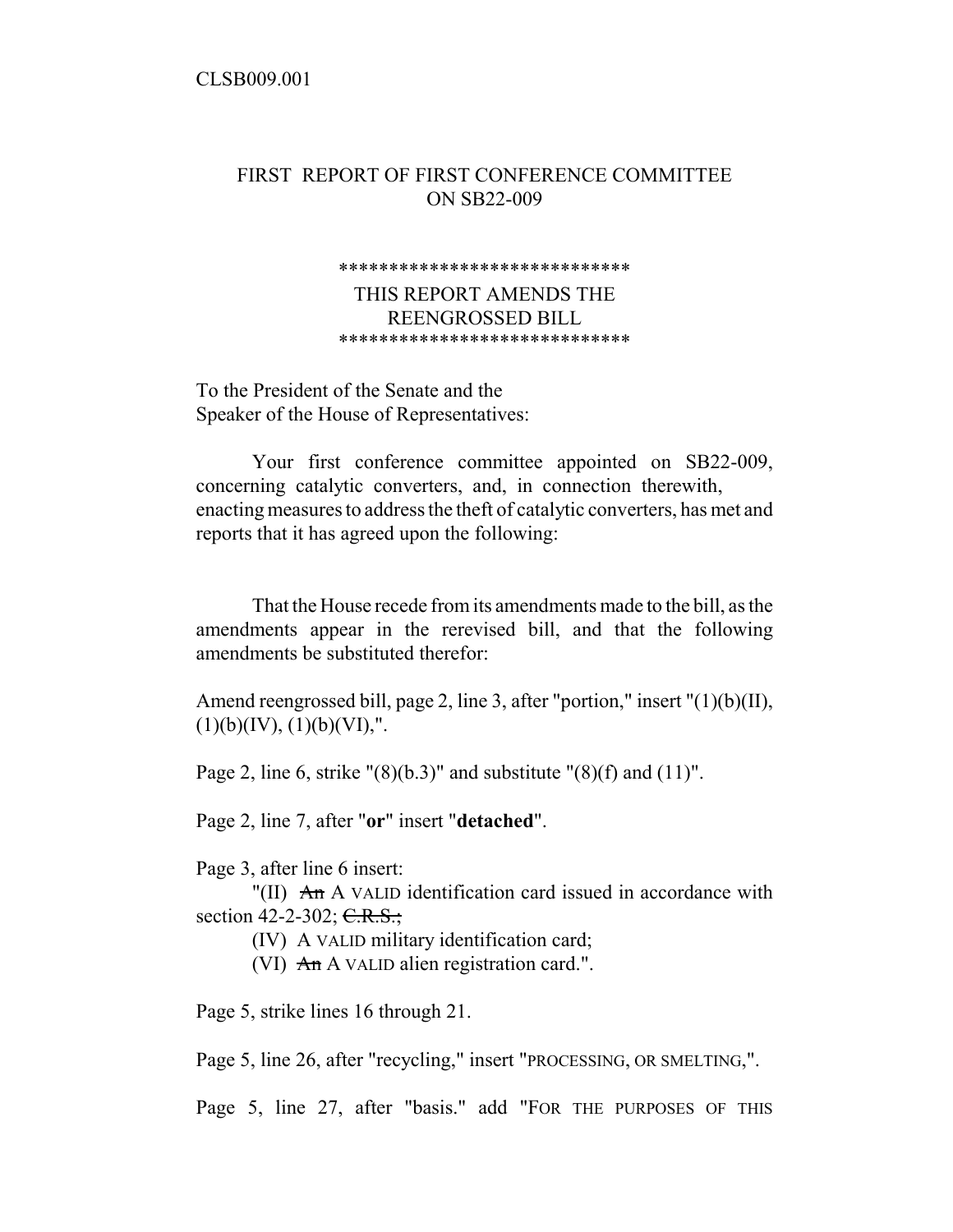SUBSECTION (8)(d), A TRANSACTION BETWEEN A DEALER AND A MOTOR VEHICLE DEALER IS NOT A WHOLESALE SALE.

(f) "DETACHED CATALYTIC CONVERTER" MEANS A POST-COMBUSTION DEVICE THAT:

(I) OXIDIZES HYDROCARBONS AND CARBON MONOXIDE GASES OR REDUCES OXIDES OF NITROGEN;

(II) IS DESIGNED OR INTENDED FOR USE AS PART OF AN EMISSION CONTROL SYSTEM; AND

(III) WAS PREVIOUSLY INSTALLED ON A MOTOR VEHICLE AND SUBSEQUENTLY REMOVED.".

Page 7, after line 16 insert:

"(11) THIS SECTION DOES NOT APPLY TO DETACHED CATALYTIC CONVERTERS ACQUIRED AS PART OF A WHOLE MOTOR VEHICLE TRANSACTION IN WHICH AN AUTO PARTS RECYCLER, AS DEFINED IN SECTION 42-4-2201 (1), REPORTS THE MOTOR VEHICLE ACQUISITION INTO THE NATIONAL MOTOR VEHICLE TITLE INFORMATION SYSTEM, AS DESCRIBED IN 49 U.S.C. SEC. 30504.".

Page 8, strike lines 7 through 19 and substitute "IDENTIFICATION NUMBER.".

Renumber succeeding section accordingly.

Before "CATALYTIC" insert "DETACHED" on: **Page 2**, line 14; **Page 3**, lines 3, 8, 11, 13, 16, 21, 23, and 24; **Page 4**, lines 2, 4, 6, 14, 17, 22, and 24;